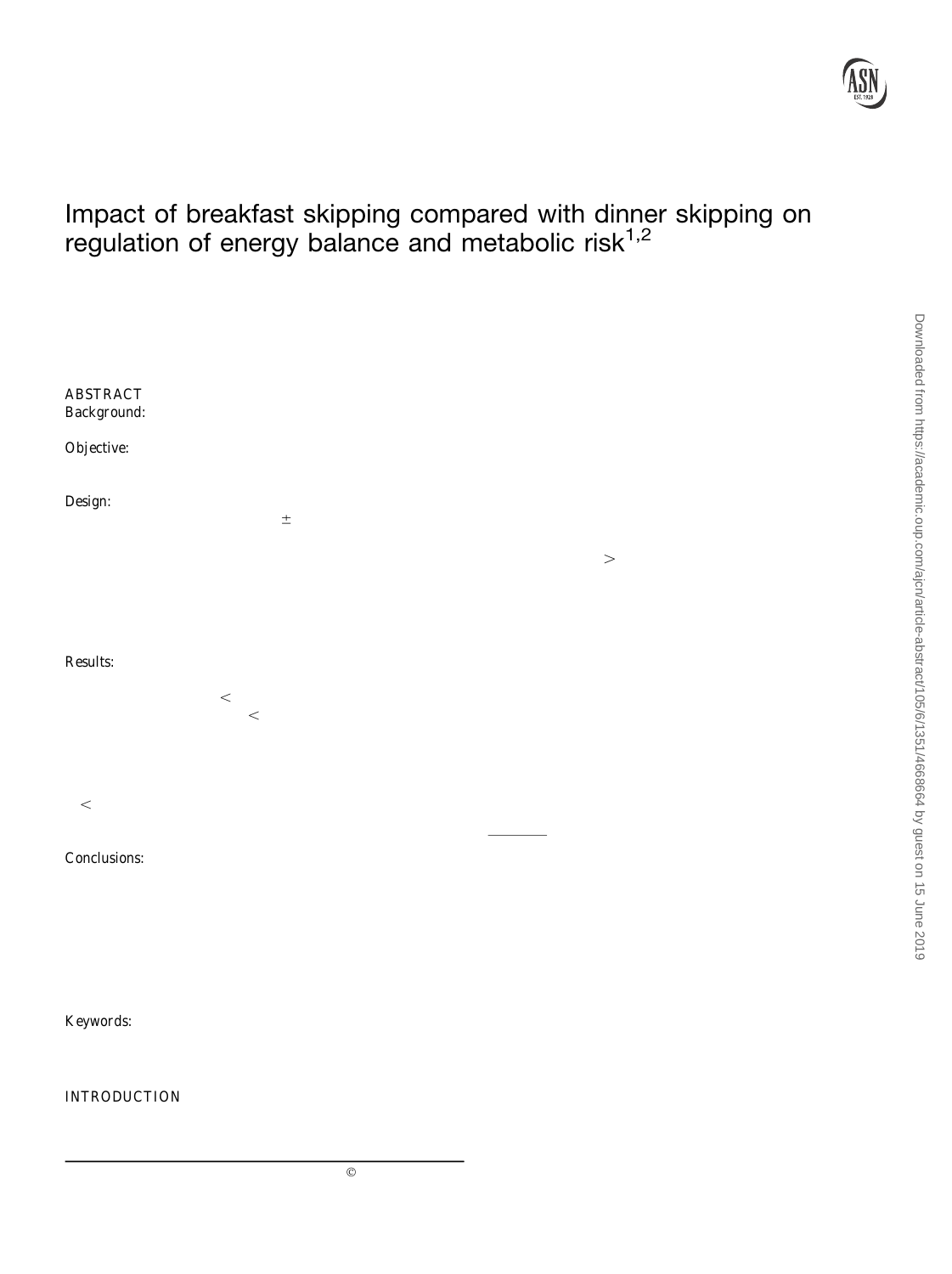## 1352 NAS ET AL.

Diurnal differences in energy expenditure and nutrient partiregistered at clinicaltrials.gov as NCT02635139. All of the partioning can be mediated by sympathetic nervous system (SNS ) provided written informed consent before participation. activity and endocrine factors. With lower meal frequency, higher

peaks and subsequently lower troughs of insulin might lead to Study protocol increased fat oxidation (6). In addition to meal frequency, cir-

cadian rhythms in insulin sensitivity are known to affect blood A randomized crossover nutrition intervention was conducted glucose concentrations and insulin secretion in response to meal the Institute of Nutritional Medicine at the University of timing. Thus, the same meal consumed in the evening not onhohenheim. An outline of the study protocol is giverFiigure 1. leads to a lower metabolic rate but also increases glycemic and 3-d run-in period with a controlled diet preceded the ininsulinemic responses, which suggests circadian variations tervention phase to adapt macronutrient oxidation to macronuenergy expenditure as well as the metabolic pattern in healthtient intake (12). On the intervention days, participants consumed individuals (11). A nocturnal lifestyle with breakfast skipping isocaloric diets (55% carbohydrate, 30% fat, 15% protein) with and a delayed eating pattern thus can lead to increased 24thee 24-h conditions:1) a conventional 3-meal-structure day glycemia (8) and impairment of insulin response to glucose (10control), 2) a breakfast skipping day (BSD), and a dinner and could therefore contribute to an increased risk of type **2**kipping day (DSD). The BSD and DSD were randomly assigned diabetes. We therefore hypothesized that breakfast skipping dthe Þrst skipping day was followed by a washout day to agaiğ compared with dinner skipping leads to impaired glucose medbtain a constant fasting period of 18 h before the next intabolism. As a possible underlying mechanism, increased lowervention day. Thus, the sequence of the intervention days was grade inßammation induced by a sudden shift to postprandiather BSD-washout-control-DSD or DSD-washout-control-BSD. conditions after prolonged fasting was investigated. Participants were randomly assigned by using block randomiza-

The primary aim of the present study was to compare theon to begin with the BSD or DSD intervention in a 1:1 allocation effects of breakfast skipping with dinner skipping on 24-h energyatio that was based on a computer-generated list of random expenditure and substrate partitioning as well as (secondanumbers by an independent scientist. The study team enrolled a aims) on 24-h SNS activity, the inßammatory response of bloodssigned the participants to the interventions. During the entire cells, and insulin, glucose, and appetite proÞles by using a 3-mealoric chamber period, participants followed a constant daily control day as a reference and applying well-controlled energyoutine: wake up at 0600; meals at 0700, 1300, and 1900; and balance conditions in a metabolic chamber. bedtime at 2200. On the day before the Þrst intervention day.

### METHODS

#### Study population

participants were admitted to the institute at 1830 to install  $\overline{a}$ continuous glucose-monitoring sensor. Participants spent the night before each intervention day in the caloric chamber and lefter the morning after the intervention day. On the washout day  $\frac{1}{2}$ participants were allowed to go home for 12 h.

Seventeen healthy adults (9 women, 8 men) were recruited During the intervention days, blood samples were collected by notice board postings at the universities of Hohenheim andequently from 0700 to 2100 to measure free fatty acid (FFA), Stuttgart between October 2015 and April 2016. Exclusion criterighrelin, and cortisol concentrations (ghrelin and cortisol were were food allergies or intolerances, alternative nutrition habits determined in a subsample of 8 participants and ghrelin was smoking, chronic diseases, or regular use of medications. Theeasured on the skipping days only). The Þrst blood sample at CONSORT (Consolidated Standards of Reporting Trials) ßow0700 was taken in a fasting state. After lunch on the skipping chart shows the passage of participants through the different stagesys, blood was sampled every 30 min for 2 h for the deof the present trial, includig enrollment, allocation to the termination of glucose and insulin concentrations as well as for interventions, and analysi§ (upplemental Figure 1). Thirteen the assessment of immune cell activity. participants were regular breakfast eaters and 4 were occasional

breakfast skippers. The terms Òbreakfast eatersÓ and ÒskippersÓ

were not further deÞned to participants or by investigators. The ontrol of energy intake and physical activity

study protocol was approved by the ethics committee of the During the whole study period participants all foods were Medical Council of Baden-Witttemberg, Germany. The trial was provided from the Institute of Nutritional MedicineÕs metabolic



FIGURE 1 Schematic overview of the study protocol. \*Randomly assigned. BSD, breakfast skipping day; DSD, dinner skipping day.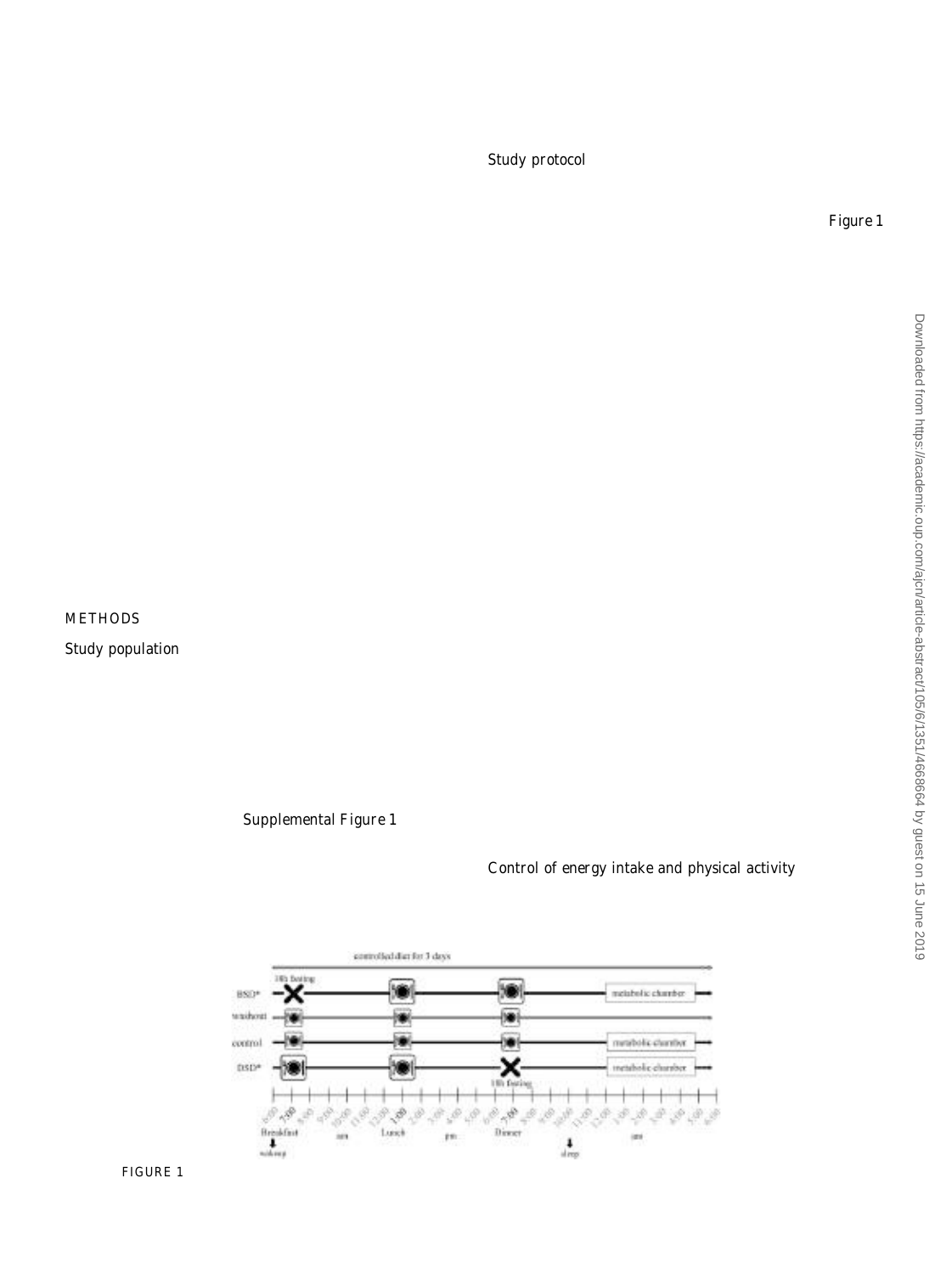kitchen. Participants were instructed to only consume the proesearch-grade instrumentation is accurate to 0.001% for mass vided food, water, and unsweetened tea and to refrain fromairßow (liters) and oxygen and carbon dioxide concentrations. vigorous physical activity. During the Þrst 2 d of the 3-d run-in Moreover, water vapor pressure (kilopascals) of the sample gas period, participants ate ad libitum and leftovers were backstream was measured directly to 0.001 kpa and used to continweighed to calculate dietary intake. On the other study days, ously correct  $O_2$  and  $\sqrt{CO_2}$ , along with mass airßow (liters). all of the provided food was consumed and participants werThis eliminates the need for any type of desiccant to dry the required to remain sedentary. Macronutrient composition wasample gas stream during metabolic measurements. The lack of kept constant throughout the entire study period and for ead tesiccants eliminates any potential errors due to incomplete meal. On intervention days, participants received the same foodmoval of moisture before analysis of sample gases and mass items on each day. Individual diet composition was calculatedirßow (14). Data acquisition and processing were performed by using Prodi6 software (Wissenschaftliche Verlagsgeselafter completion of each metabolic test by using Sable Systems schaft). Energy intake was based on individual energy reExpeData software (Sable Systems International). quirements to obtain energy balance. Skipped meals were Mean values were obtained from minute-to-minute intervals. therefore compensated for by an equally increased energy cole correct the measured RQ for protein oxidation, nonprotein RQ tent of the other 2 meals on this day (equal energy content onnpRQ) was calculated by using nitrogen excretion in 24-h urine both remaining meals). On the control day, each of the 3 mealdacronutrient oxidation was computed according **equier** and had the same energy content. Individual energy requirement was ber (15). During the stay in the respiratory chamber, 24-h calculated on the basis of resting metabolic rate measured byine samples were collected in polyethylene containers. open-circuit indirect calorimetry on the morning after an over-Nitrogen excretion in 24-h urine was calculated from photonight fast (ventilated hood system, Quark RMR; COSMED)metrically measured urea concentration, and obligate nitrogen before the study period and multiplied by a physical activitylosses by feces and skin were assumed to be +2.5 g N/d (16) level of 1.35 as estimated for the days in the respiratory chamber. Physical activity was continuously measured by using a triaxial activity monitor (ActivPAL; Paltechnologies Ltd.).The time spentby using the Weir equation (3.94 $*$  VO<sub>2</sub> + 1.106 $\times$  VCO<sub>2</sub> sitting or lying, standing, and stepping and the step numbers weæt7  $\times$  g urinary nitrogen) (17). Twenty-four-hour npRQ and analyzed. The ActivPAL was worn at the midline of the thigh,24-h macronutrient oxidation were assessed from 0600 to 0609 one-third of the way between the hip and knee and Þxed withn the following day. Macronutrient and energy balance was a waterproof tape according to the recommendation of thdetermined by subtracting macronutrient oxidation and energy manufacturer. Energy expenditure for 24 h was calculated from  $\tilde{\rho}_2$  and  $\dot{\texttt{W}}$ CO<sub>2</sub> and nitrogen excretion to correct for protein metabolism expenditure from the respective intake. On 2 days, technicall Downloaded from https://academic.oup.com/ajcn/article-abstract/105/1351/4668664 by guest on 15 Guest on 15 June 2019

problems with the power supply occurred. The respiratory chamber data for these 2 participants were excluded for all days because of the crossover study design with intraindividual

#### Body-composition analysis

Examinations took place before the 3-d run-in period after anomparisons. FFAs were measured photometrically, and total overnight fast. Height was measured with a stadiometer (SectUC (tAUC) was calculated for 14 h (0700Đ2100). 05/6/1351/466 274; Seca GmbH & Co. KG). Body weight was measured on a

calibrated impedance scale (Seca mBCA 515; Seca GmbH &

Co. KG). Fat mass was assessed by using air-displacement Assessment of glucose metabolism and hormonal

plethysmography via the BodPod Body Composition System easurements

(COSMED). Fat mass index (FMI) was calculated as fat mass Interstitial glucose concentrations were measured continuousl divided by the square of height (kg $\hat{\eta}$ n

Twenty-four-hour energy expenditure and substrate oxidation

by using the Dexcom G4 glucose-monitoring device (Dexcom G $\tilde{P}$ Platinum; Nintamed GmbH & Co. KG) during the entire room- $\frac{8}{9}$ calorimeter phase. The sensor was applied to the back of the upper arm to measure interstitial glucose concentrations in the subcutaneous tissue. Sensor readings were reported every 5 min.

The 2 respiratory chambers at the Institute of NutritionalThe device was calibrated twice a day by using capillary blood Medicine at the University of Hohenheim measure  $\frac{3}{9}$  and samples. AUC was calculated as tAUC for the entire intervention have a total volume of 21,000 L (D&S Consulting Services,days (0600Đ0600) by using trapezoidal rule (18). Glucose vari≤ Inc.). They are furnished with a day bed, chair and desk, comability was assessed by the Mean Amplitude of Glycemic Exputer with Internet access, telephone, toilet, and sink. Air locksursions (MAGE) (19) by using a published macro (20). are used for the exchange of food and equipment. Macronutrient Glucose was measured with the use of a hexokinase method, and oxidation was determined by measuring oxygen consumptioserum insulin was determined by electrochemiluminescence. In-(VO<sub>2</sub>) and carbon dioxide production  $\overline{C}O_2$ ) continuously by cremental AUC (iAUC) was calculated by using trapezoidal rule the Promethion (model GA-3mEG-250) integrated whole- (18) for 2 h postprandially after lunch on BSD and DSD. HOMA-IR room indirect calorimeter syem (Sable Systems Interna- (21) and the postprandial homeostasis model assessment index tional). This was accomplished by ßowing a Þxed 80 L fres $\nparallel$ OMApp) after lunch (22) on BSD and DSD was determined. air/min through the metabolic chamber and obtaining a sample Postprandial iAUCs and HOMApp after lunch were only on the exhaust side of the system for measurement of oxygenssessed on BSD and DSD because of the smaller energy content and carbon dioxide concentrations (%). The rates of oxygen llunch on the control day. Twenty-four-hour insulin secretion consumption and carbon dioxide production were then calwas obtained by 24-h urinary C-peptide excretion by using the culated by using equations derived by Brown et al. (13). Th**&minescence immunoassay method.**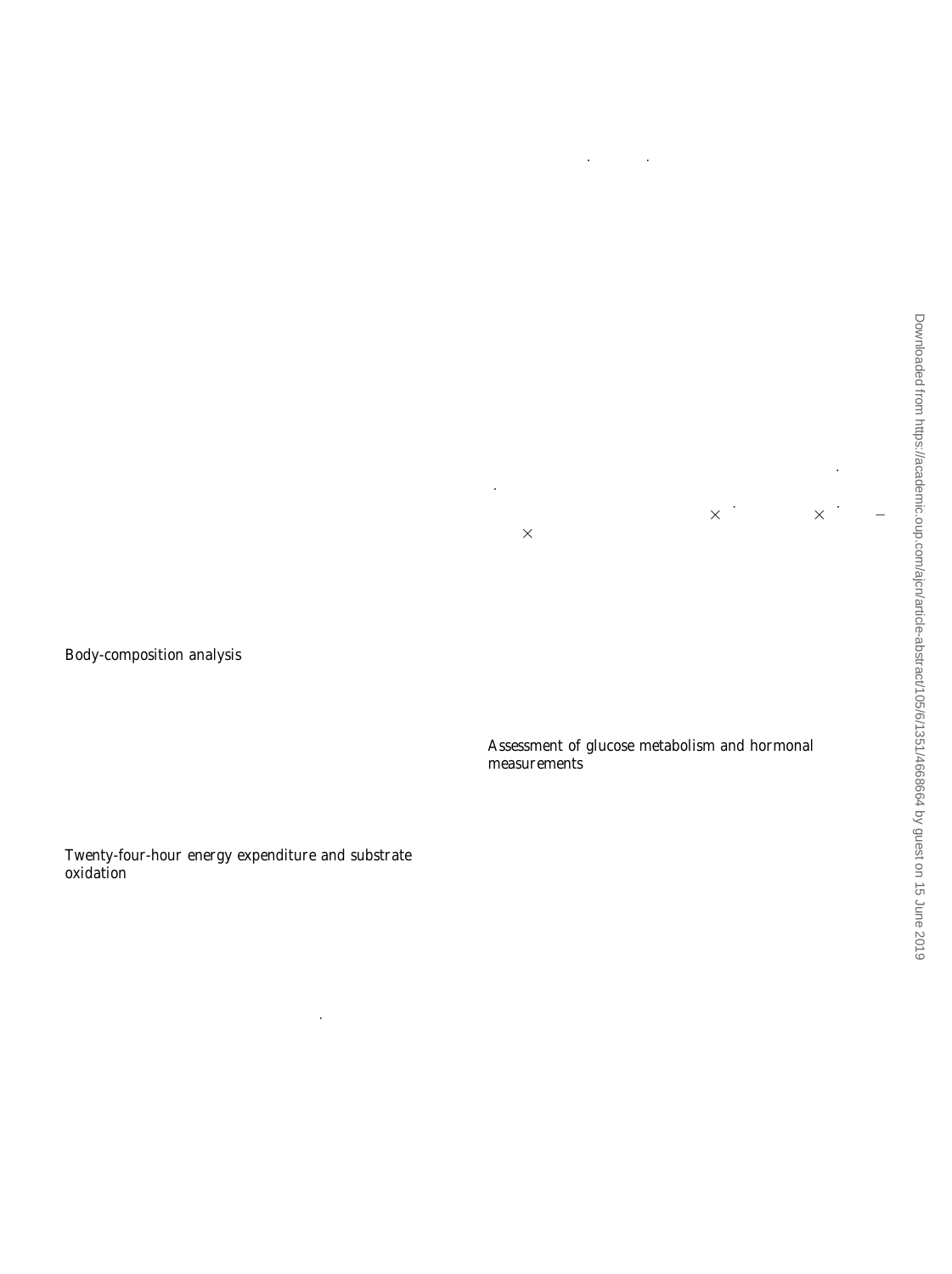## 1354 NAS ET AL.

Cortisol secretion was determined by luminescence immuStatistical analyses noassay, and tAUC was calculated for 22 h (0700Ð0500). Ghrelin Together with total energy expenditure, fat oxidation was the was examined by radioimmunoassay, and tAUC was calculated regearer man clustering, experience, an experience used for for 14 h (0700Ð2100).

## SNS activity and autonomic function

power analysis. According to the main hypothesis, fat oxidation was compared between BSD or DSD and the control day. Power analysis was conducted by using G-Power 3.1.9.2 software

Heart rate variability (HRV) was assessed in a continuous written by Faul F., University of Kiel, Germany) and a 2-sided electrocardiographic (ECG) recording by using an autonomics of Means+ SDs for fat oxidation (61.9+ 4.6 g/d) were nervous system recorder (ANS-Recorder Flex BT; Neurocor Ltd.  $\ddot{\hat{\phi}}$ .05. Means SDs for fat oxidation (61.9 4.6 g/d) were Co. KG). Measurements weromducted in a sitting position for 5 min every 2 h throughout the intervention days and every 30 min difference in fat oxidation with a power of 80%, a total sample after the scheduled meal time for 2 h, even when the meal was  $e^{i\pi/2}$  of  $n = 13$  was required. Data are reported as means  $D_s$ skipped. ECG recordings were made under a nonstressful situation es otherwise speciÞed. Normal distribution was checked by that we deÞned as quietly resting in an armchair in the respiratory Kolmogorov-Smirnov test. Repeated-measures ANOVA was chamber with dimmed lighting. The ECG signal was inspected for seamine differences in the variables of energy and artifacts and analyzed by using corresponding NeurocorV R soft-acronutrient balance, glucose metabolism, HRV data, and ware (ANS-Explorer V3.5.11; Neurocor Ltd. & Co. KG). Time-Catecholamine and cortisol concentrations between the 3 indomain variables included the SD of normal-to-normal intervals tervention days. SigniÞcant effects were followed with pairwise comain reneated instable the UD of Hommaine Hermain increase comparisons and Bonferroni post hoc tests. Differences between difference in successive normal-to-normal intervals (RMSSD;  $\ddot{A}$ <sup>he skipping days in insulin, glucose, and ghrelin concentrations</sup> all concerns in cases for number of number and value of symptone analyzed by paired test, and WilcoxonÕs test was used if measure of parasympathological administry. The a matrix of sympatia were not distributed normally. Sex differences in baseline to high frequency (HF; 0.15Ð0.4 Hz; LF:HF) was analyzed. characteristics were analyzed by using independent-samples Let the negative process that we can be the set of the set. Differences between regular breakfast eaters and occa-<br>Adrenaline and norepinephrine excretions in 24-h urine were test. Differences between regular breakfast eat referance and herepring prime exercise in E. In almo world breakfast skippers as well as between participants with a<br>measured by using liquid chromatographyĐmass spectrometry. based on the data of Munsters and Saris (6). To show a 6% Downloaded from https://academic.oup.com/ajcn/article-abstract/105/6/1351/4668664 by guest on 15 June 2019

## Postprandial inflammatory responses in blood cells

low and high FMI were tested by Mann-Whitney test. Correlations between npRQ and C-peptide, FFA tAUC, RMSSD. adrenaline, or norepinephrine as well as correlations between

To investigate if breakfast skipping changed the reservative, a nerepresentitive as non-allel connections computed sponsiveness of peripheral leukocytes, we used standardized full-<br>and included the data for all intervention and included the data for all intervention sponsiveness of periprieral leukocytes, we used standardized lygsted by Spearman**Ôa**nd included the data for all intervention <sup>To</sup><br>blood assays. These overcome limitations associated with they cytokine data were tested by classical analysis of cell subpopulations and are highly reliable post hoc test and were analyzed and visualized by using GraphPad and reproducible and less prone to contamination and variability rism 7.0 (GraphPad Software). All other analyses were conducted than the analysis of isolated blood cells (23). by using SPSS statistical software (version 23; SPSS, Inc.). Sig-

Heparin blood samples were collected before and 30 min, 1 1.5 h, 2 h, and 4 h after lunch on BSD and DSD. Blood was hi Þcance was set  $\mathbb{R} < 0.05$ .

diluted in culture medium (Roswell Park Memorial Institute

1640; Gibco) and stimulated for 16 h with the T cell mitogen RESULTS

351/4668 phytohemagglutinin (Sigma-Aldrich) and the NOD-like receptor Baseline characteristics of the study population are shown in protein 3 (NLRP3) inßammasome activators LPS and nigerici $\eta_{\rm able}$ 1. Eight women and 9 men aged 20Ð31 y participated in (both from Invivogen). Cytokine release into the supernatant wanis study. BMI (in kg/m) and percentage of body fat mass measured by ELISA (IL-6 Duo Set; R&D Systems, Bio-Techne) anged between 18.3 and 35.0 and 7.4% and 33.9%, respectively. and AlphaLISA [IL-1 $\beta$ , interferon  $\gamma$  (IFN- $\gamma$ ); PerkinElmer], According to WHO criteria, 3 participants were overweight, 2 $\frac{2}{9}$ according to the manufacturersÖ protocols. Measurements were e obese, and 1 was underweight. 하 conducted on an Enspire Multimode reader (PerkinElmer).

To analyze the effect of insulin on blood cells, blood of 1 donomean FMI showed that there were no differences in mea was either incubated for 1 or 2 h with 100 or 200 insulin/mL before cells were stimulated with 10g phytohemagglutinin/mL or mock-treated for 16 h. Subsequently, IL-6 release into thglycemia; C-peptide excretion; 24-h energy expenditure; or fat medium was measured by ELISA (IL-6 Duo Set; R&D Systemsoxidation. However, our study was not powered to detect dif-Bio-Techne). Dividing men and women into 2 groups according to their skippingÐinduced changes between the 2 groups in postprandial glucose iAUC, insulin iAUC, and HOMApp after lunch; 24-h  $\vec{\omega}$ ferences between participants with lower and higher FMI.

T cell composition of the peripheral blood was analyzed by herefore, these analyses should be interpreted with caution. ßuorescence-activated cell sorting staining with CD45-Peridinin-

Chlorophyll-protein, CD3Ðßuorescein isothiocyanate, CD4- Phycoerythrin, and CD8-Allophycocyanin (all from Miltenyi Energy and macronutrient balances

Biotec) by using a FACSCanto (BD) device. Brießy, erythrocytes Energy intake (kilocalories) was similar by design for the 3 were lysed (BD FACS Lysing Solution), leukocytes were washedntervention days (able 2). Twenty-four-hour energy expendiwith ßuorescence-activated cell sorting buffer (phosphate-bufferedre (kilocalories) was higher on both skipping days than on the saline with 2% fetal calf serum, 2 mmol EDTA/L, and 0.01% control day. Energy balance (kilocalories per day) on the control sodium azide) and stained with the antibodies. day was therefore slightly positive and differed from that on the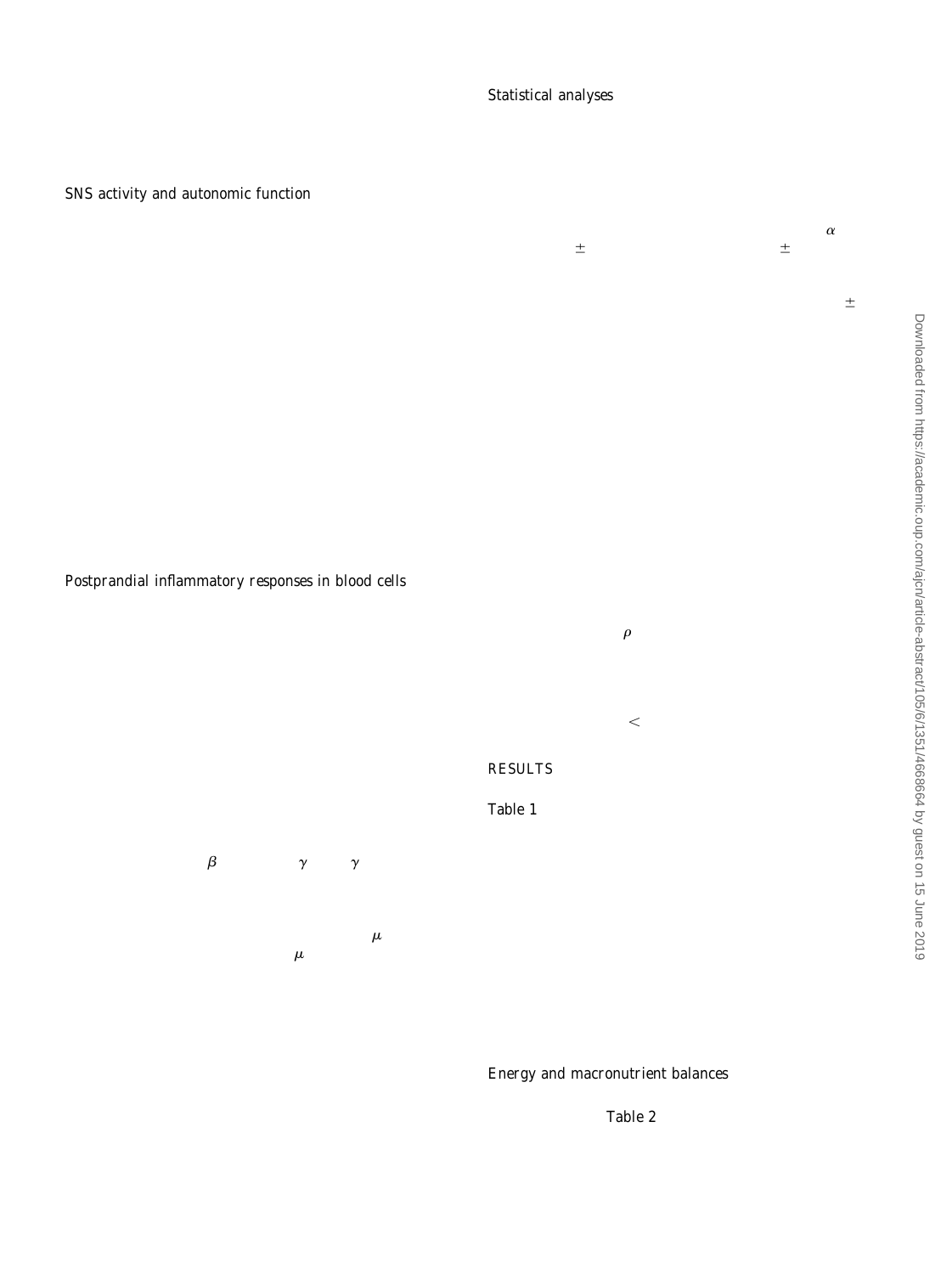TABLE 1 Baseline characteristics of the study population

|                 | Women<br>$(n = 9)$ | Men<br>$(n = 8)$ | Total<br>$(n = 17)$ | $P^2$   |  |
|-----------------|--------------------|------------------|---------------------|---------|--|
| Age, y          | $23.7 \pm 2.5$     | $25.6 \pm 3.9$   | $24.6 \pm 3.3$      | NS.     |  |
| Height, m       | $1.64 \pm 0.06$    | $1.83 \pm 0.08$  | $1.73 \pm 0.11$     | < 0.001 |  |
| Body weight, kg | $57.7 + 7.9$       | $88.0 \pm 17.3$  | $71.9 \pm 20.1$     | < 0.001 |  |
| BMI, $kg/m2$    | $21.2 \pm 1.9$     | $26.6 \pm 5.2$   | $23.7 \pm 4.6$      | 0.022   |  |
| FMI, $kg/m^2$   | $5.7 \pm 1.6$      | $6.2 \pm 3.6$    | $6.0 \pm 2.6$       | NS.     |  |

TABLE 2

<sup>1</sup> Values are meanst SDs. FMI, fat mass index.  $2P$  values for sex differences testbol using independent-sampletest.

skipping days. However, physical activity did not differ between both similar between all intervention days. the skipping days and the control day (number of stepsÑBSD:

655  $\pm$  247; DSD: 710 $\pm$  238; and control: 64 $\pm$  207 steps/d; time spent sitting or lying $\overline{N}$ BSD: 22.3 $\pm$  0.7; DSD: 22.1 $\pm$  1.1; and control:  $22.3 \pm 0.8$  h/d; time spent standing NBSD: 1.56 0.7; DSD: 1.7 $\pm$  1.0; and control: 1.6 $\pm$  0.8 h/d; time spent steppingÑBSD:  $0.2\pm 0.1$ ; DSD:  $0.2\pm 0.1$ ; and control:  $0.2\pm$ 0.1 h/d; all  $n = 15$ ;  $P > 0.05$ ).

carbohydrate oxidation was lower on BSD, whereas both variables did not differ from the control on DSD. FFA tAUC was higher on BSD and DSD than on the control day. No association was observed between FFA tAUC and 24-h npRQ gure 2 shows the proÞles of 24-h fat and carbohydrate oxidation. Even after lunch, postprandial fat oxidation on the BSD (12.05 4.37 g/2 h or 0.1 g/min) was higher than on the control day  $(9.64 \pm 4.14 \text{ g}/2 \text{ h or } 0.08 \text{ g/min}$ ?  $> 0.001$ ) or on the DSD (9.926) 4.67 g/2 h or 0.08 g/min $P > 0.01$ ).

Fat balance was more negative and carbohydrate balance more positive on the BSD than on the control day (Table 2). On the DSD, fat and carbohydrate balances did not signiÞcantly differ from that on the control day. Protein oxidation and balance were

Impact of meal skipping on autonomic nervous system activity

No difference in fasting npRQ was observed between the **Gonitoring**, with a higher RMSSD in the morning with breakfast Although 24-h adrenaline and norepinephrine excretion did not differ between the intervention days, signiÞcant differences in diurnal autonomic nervous system activity were shown by heart rate skipping than with dinner skipping (data not shown). Overall HRV  $\frac{8}{9}$ Downloaded from https://academic.oup.com/ajcn/article-abstract/105/6/1351/4668664 by guest on 15 June 2019

intervention days (BSD:  $0.82$ : 0.04; DSD:  $0.81±0.05$ ; control:  $~0.83\pm~0.05;$  P  $>~0.05)$ . Components of macronutrient was higher on the BSD than on the DSD (SDRR; 0.05) but not balance are presented in Table 2. Macronutrient intake wasompared with the control day (Table 2). Mean parasympathetig similar between the 3 intervention days. When compared wittone (RMSSD) and mean sympathovagal balance (LF:HF) did not nn/ajcn/article-abstract/105/6/1351/4668664 by guest on 15 June 2019 the control day, 24-h fat oxidation was higher and 24-rdiffer between the intervention days (borth $>$  0.05).

| --------                                                                                                       |  |
|----------------------------------------------------------------------------------------------------------------|--|
| Comparison of the components of energy and macronutrient balance and SNS activity between BSD, DSD, and the 3- |  |
| meal control                                                                                                   |  |

|                                    | Control         | <b>BSD</b>         | <b>DSD</b>            |
|------------------------------------|-----------------|--------------------|-----------------------|
| Energy balance, kcal/d             |                 |                    |                       |
| Energy intake                      | 2283 487        | $2248 \pm 486$     | 2249 ± 486            |
| 24-h Energy expenditure            | 2154 441        | 2195 ± 461**       | $2245 \pm 463***$     |
| Energy balance                     | 130: 158        | $53 \pm 143***$    | $5 \pm 130***$        |
| Macronutrient intake, g/d          |                 |                    |                       |
| Fat                                | $75 \pm 17$     | $74 \pm 16$        | $74 \pm 16$           |
| Carbohydrate                       | 302 67          | $303 \pm 66$       | $303 \pm 66$          |
| Protein                            | $84 \pm 18$     | $83 \pm 18$        | $83 \pm 18$           |
| Macronutrient oxidation            |                 |                    |                       |
| 24-h np $R\ddot{Q}$                | $0.85 \pm 0.05$ | $0.83 \pm 0.05$ ** | $0.84 \pm 0.05$       |
| 24-h Protein oxidation, g/d        | $81 \pm 18$     | $86 \pm 17$        | $84 \pm 20$           |
| 24-h Carbohydrate oxidationg/d     | $237 \pm 60$    | $205 \pm 53*$      | $233 \pm 56$          |
| 24-h Fat oxidation, g/d            | $97 \pm 45$     | $110 \pm 46***$    | $106 \pm 48$          |
| tAUC FFAs, $mg/dL \times 14$ h     | $79 \pm 21$     | $163 \pm 32***$    | $136 \pm 36***$       |
| Macronutrient balance g/d          |                 |                    |                       |
| Fat balance                        | $-22 \pm 33$    | $-36 \pm 33***$    | $-32 \pm 35$          |
| Carbohydrate balance               | 70 70           | $97 \pm 78$ *      | $69 \pm 76$           |
| Protein balance                    | $3E$ 22         | $-3 \pm 14$        | $-1 \pm 21$           |
| <b>SNS activity</b>                |                 |                    |                       |
| Adrenaline, $\mu$ g/d              | $11 \pm 3$      | $10 \pm 3$         | $10 \pm 3$            |
| Norepinephrine $\mu$ g/d           | $37 \pm 13$     | $44 \pm 12$        | $44 \pm 14$           |
| SDRR, ms                           | $55 + 15$       | $59 \pm 18$        | $53 \pm 14^{\dagger}$ |
| RMSSD, ms                          | $38 + 16$       | $41 \pm 19$        | $36 \pm 14$           |
| LF:HF <sub>1</sub> <sup>2</sup> ms | $2.8 \pm 3.1$   | $2.7 \pm 2.5$      | $2.4 \pm 2.1$         |

<sup>1</sup> Values are means:  $SDs; n = 17$  unless otherwise indicated. Repeated-measures ANOVA with Bonferroni adjustments was used.\*\*\*\*\*\*BSD or DSD compared with control: P  $<$  0.05, \*\*P  $<$  0.01, \*\*\*P  $<$  0.001.<sup>†</sup>DSD compared with BSD, P < 0.05. BSD, breakfast skipping day; DSD, dinner skipping day; FFA, free fatty acid; HF, high-frequency domain; LF, low-frequency domain; npRQ, nonprotein respiratory quotient; RMSSD, root-mean-square successive difference; SDRR, SD of all normal-to-normal intervals; SNS, sympathetic nervous system; tAUC, total AUC.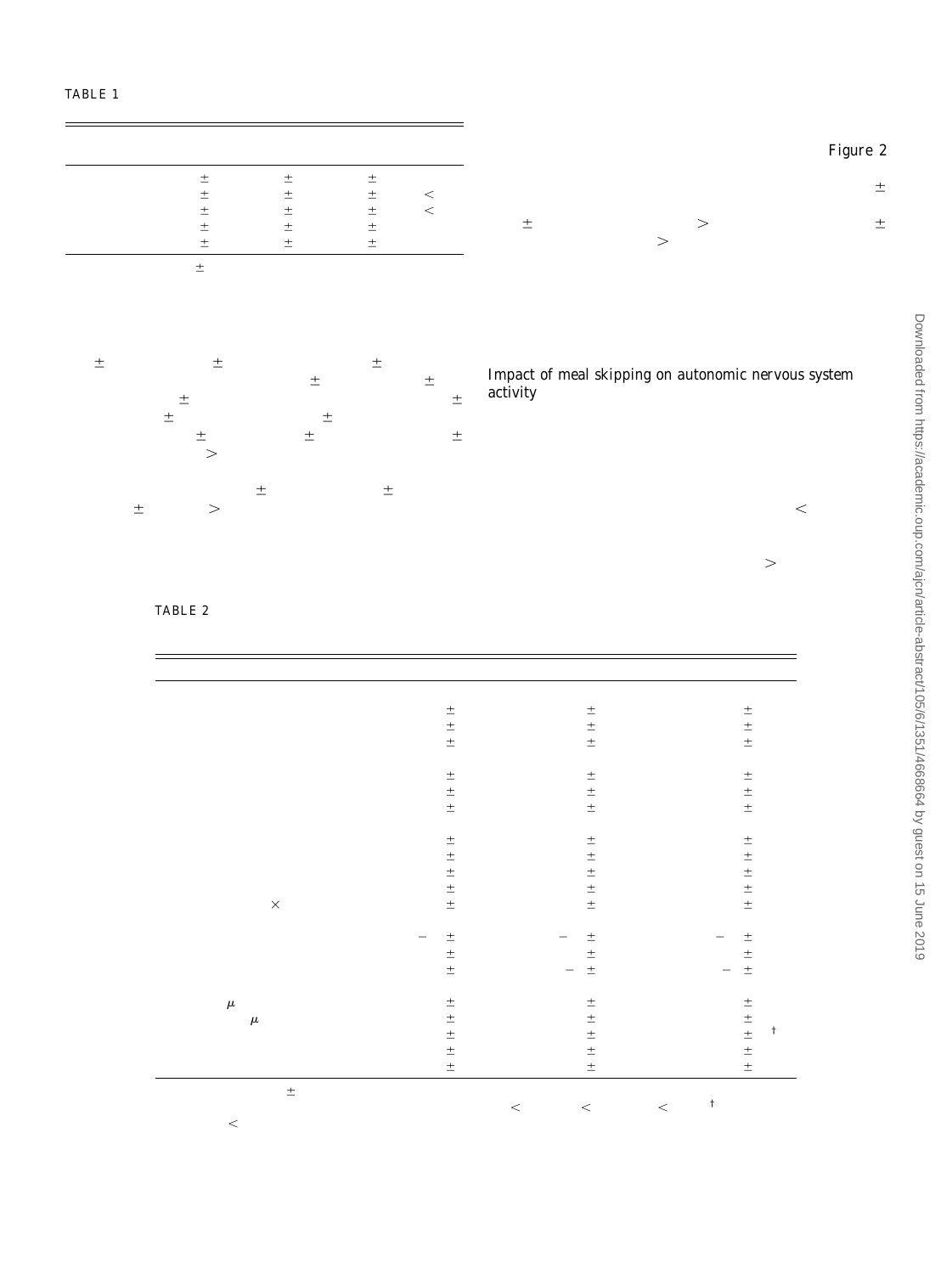

FIGURE 2 Twenty-four-hour fat oxidation (A), carbohydrate oxidation (B), and energy expenditure (C) for control, BSD, and DSD greup5)( Mean values of 15 min were plotted, and SEs are shown only at every 30 min for clarity. Differences in the corresponding 24-h cumulative oxidations and 2 energy expenditure are reported in Table 2. BSD, breakfast skipping day; CHO, carbohydrate; DSD, dinner skipping day.

(HOMA-IR), 24-h glycemia (tAUC by continuous glucose reduction in IL-6 release in blood drawn within 1 h after the lunch

Twenty-four-hour npRQ showed a positive correlation with parasympathetic tone  $\in$  0.52, P  $<$  0.001) and an inverse association with norepinephrine excretion  $\neq -0.46$ , P = 0.002; Supplemental Figure 2A). A higher norepinephrine excretion also correlated with a higher 24-h energy expenditure  $(0.41, 0.41)$  $P = 0.005$ ; Supplemental Figure 2B).

Impact of meal skipping on appetite regulation

 $\Gamma$  and the morning on the BSD: 156  $\pm$  40  $\mu$ g/dl  $\times$  22h; P  $>$  0.05).<br>Ghrelin concentrations were higher in the morning on the BSD and in the evening on the DSD, equalizing one another to a similar ghrelin tAUC between the BSD and DSDigure 3).

Impact of meal skipping on 24-h and postprandial glucose metabolism and cortisol concentrations

monitoring data), and glucose variability (MAGE) as well as 24-h insulin secretion (24-h C-peptide excretion) were all similar between the intervention days. However, when compared with dinner skipping, breakfast skipping resulted in higher postprandial iAUCs of glucose and insulin as well as a higher HOMApp after lunch. No correlation was observed between C-peptide and 24-h npRQ. Cortisol tAUC and 24-h cortisol proÞle did not differ between intervention days (control:  $1245$ ; BSD:  $181 \pm 45$ ;

Impact of meal skipping on postprandial inflammatory response in blood cells

Variables of fasting and 24-h and postprandial glucose meroinßammatory cytokine IL-6 in fasting blood. When comtabolism are shown inTable 3. Fasting insulin sensitivity paring the kinetics of the response toward the fasting condition, a Mitogenic stimulation of full-blood cultures for 16 h with phytohemagglutinin signiÞcantly induced the secretion of the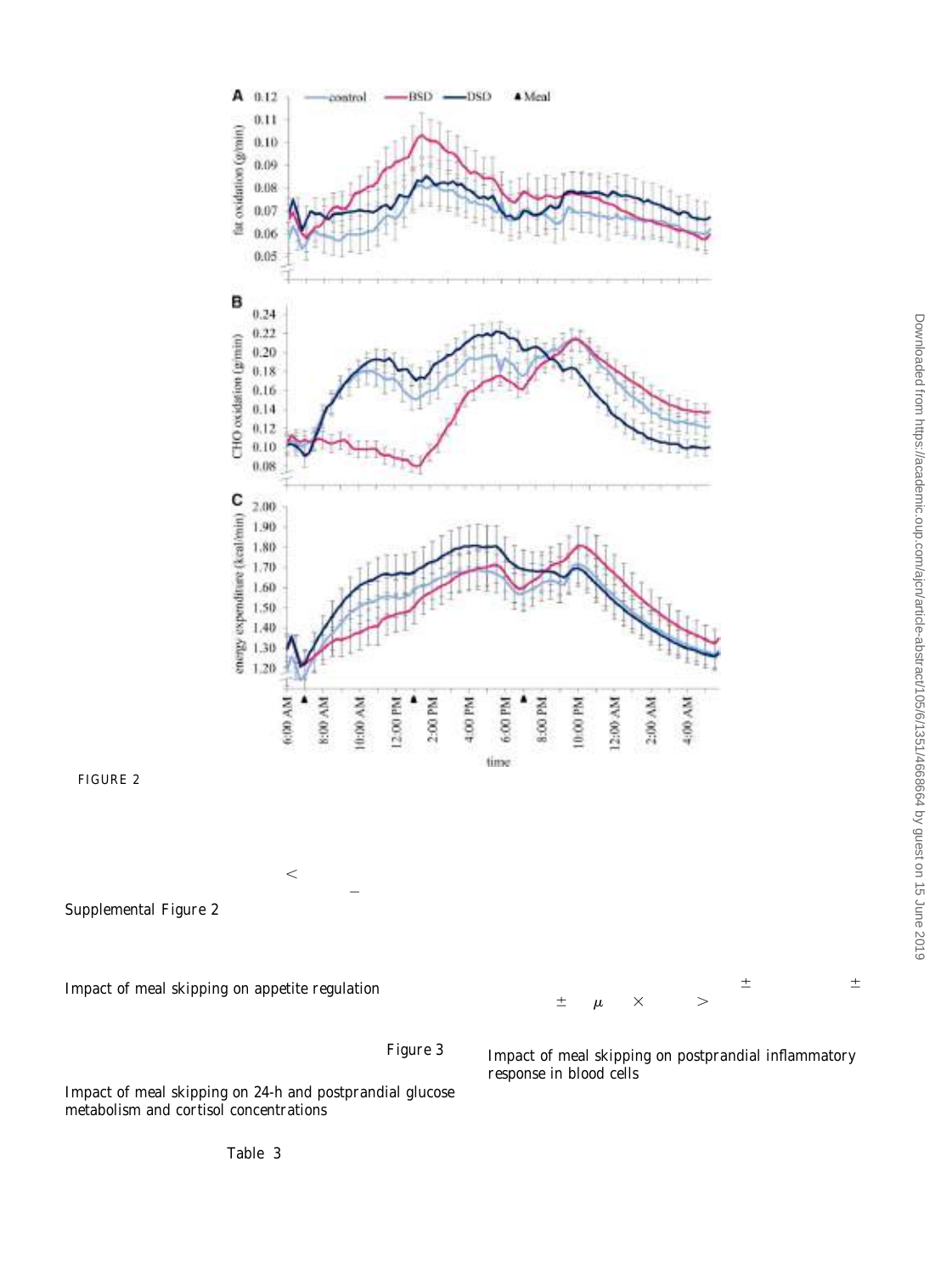

FIGURE 3 ProÞle of ghrelin concentrations (A) and comparison of tAUCs (B) between BSD and  $\bf{DSB}$ )(Values are means SDs. \*\*P < 0.01 (pairedt test). BSD, breakfast skipping day; DSD, dinner skipping day; tAUC, total AUC.

was observed, which was signibcant for 30 min (BBB: 0.0001; DSD: P = 0.0038). By contrast, at later time points, and signiÞsuggests that the changes in the cytokine concentrations on cantly at 4 h postprandially (BSD:  $< 0.0001$ ; DSDP = 0.0013), the cells were more responsivteward phytohemagglutinin intrinsic signaling pathways. lymphocytes was observed (data not shown), which strongl phytohemagglutinin stimulation were due to changes in the cell $\bar{3}$ 

(Figure 4A). When comparing BSD with DSD, IL-6 responses We also tested if insulin might be directly responsible for this were signiÞcantly higher at 4 **a**fter lunch when the partici- effect by treating blood from a fasting donor at different times for pants did not receive a breakfa $\Re\neq 0.0042$ ). An overall similar  $\leq$ 4 h with human insulin before stimulating the cells with postprandial response was obtained for the T cell cytokine <del>IF</del>N- phytohemagglutinin. This did not result in any signiÞcant<br>albeit no signiÞcant differences between BSD and DSD wershange in IL-6 secretionS(upplemental Figu albeit no signiÞcant differences between BSD and DSD werchange in IL-6 secretionS(upplemental Figure 3). Moreover, shown (Figure 4A). the kinetics of insulin concentrations did not correlate with the

Because food intake was shown to induce a higher releasesponsiveness of the leukocytes, suggesting that insulin alone is of IL-1 $\beta$  on NLRP3 stimulation in human peripheral bloodnot the responsible stimulus for the change in the postprandial<br>mononuclear cells and monocytes 3 h postprandially (24), wenmune response mononuclear cells and monocytes 3 h postprandially (24), wienmune response. m/article-abs

decided to include the NLRP3 inßammasome activator nigericin

(+LPS) in our study for a subsample of the study group. Sig-

niÞcantly higher IL-ß responsesR = 0.0246) were observed DISCUSSION<br>4 b postprandially with breakfast skipping, whereas this differ-, Contrary t 4 h postprandially with breakfast skipping, whereas this differ- Contrary to our primary hypothesis, breakfast and dinner ence was not signiÞcant with dinner skipping (Figure 4B). Notablyskipping led to a small but signiÞcant increased 24-h energ $\vec{y}$ for all responses, we observed a trend toward lower cytokine rexpenditure (+41 and +91 kcal/d) compared with a conventional lease from blood cells drawn at earlier time points (30 min to 1 h)3-meal pattern and thus improved energy balance under cond $\mathbb {R}$ which was signiÞcant in some cases. tions of Þxed energy intake. Our results are in contrast to previous

Downloaded from https://academic.oup.com/ajcn/article-abstract/105/6/1351/4668664 by guest on 15 June 2019Next, we addressed whether differences in the abundance **con**trolled studies that used metabolic chambers, which found no lymphocyte populations explained our observations becauseffect of breakfast skipping on energy expenditure compared these were reported to occur after food intake (25Đ27). Weith a conventional 3-meal pattern (8) or a high consumption therefore measured T cell composition of the peripheral bloottequency of 6 (5) or 7 (4) meals. The discrepant results may be used for the stimulation assays from 2 representative donors. None to methodologic differences between the studies. Taylor and signiÞcant change in the proportion of CD8ells from total Garrow (5) examined overweight and obese subjects under  $\Xi$ 

TABLE 3 Comparison of the fasting, 24-h, and postprandial glucose metabolism variables between the skipping days and the 3-meal control

|                                                                     | Control         | <b>BSD</b>      | <b>DSD</b>       |
|---------------------------------------------------------------------|-----------------|-----------------|------------------|
| $HOMA-IR2$                                                          | $1.96 \pm 0.82$ | $2.07 \pm 0.91$ | $1.96 \pm 1.05$  |
| 24-h Glycemi $_{\text{\scriptsize AUC}}$ , $^2$ mg/dL $\times$ 24 h | $2360 \pm 111$  | $2425 \pm 131$  | $2374 \pm 165$   |
| MAGE <sup>2</sup>                                                   | $3.90 \pm 1.32$ | $3.65 \pm 1.52$ | $3.28 \pm 1.75$  |
| C-peptide, $\mu$ q/d                                                | $74 \pm 38$     | $86 \pm 40$     | $75 \pm 42$      |
| Postprandial variables after lunch                                  |                 |                 |                  |
| iAUC insulin, $\mu$ U/mL $\times$ 2 h                               | N               | $211 \pm 74$    | $144 \pm 74**$   |
| iAUC glucose, $mq/dL \times 2$ h                                    | N               | $114 \pm 41$    | $62 \pm 40***$   |
| <b>HOMApp</b>                                                       | N               | $59 \pm 44$     | $27 \pm 23^{**}$ |

<sup>1</sup>Values are meanst SDs; n = 17. \*\*P < 0.01 (WilcoxonÕs test); \*P < 0.001 (pairedt test). BSD, breakfast skipping day; DSD, dinner skipping day; HOMApp, postprandial homeostasis model assessment; iAUC, incremental AUC; MAGE, mean amplitude of glycemic excursions; tAUC, total AUC.

<sup>2</sup> Repeated-measures ANOVA with Bonferroni adjustments was used.

Download

15 June 2019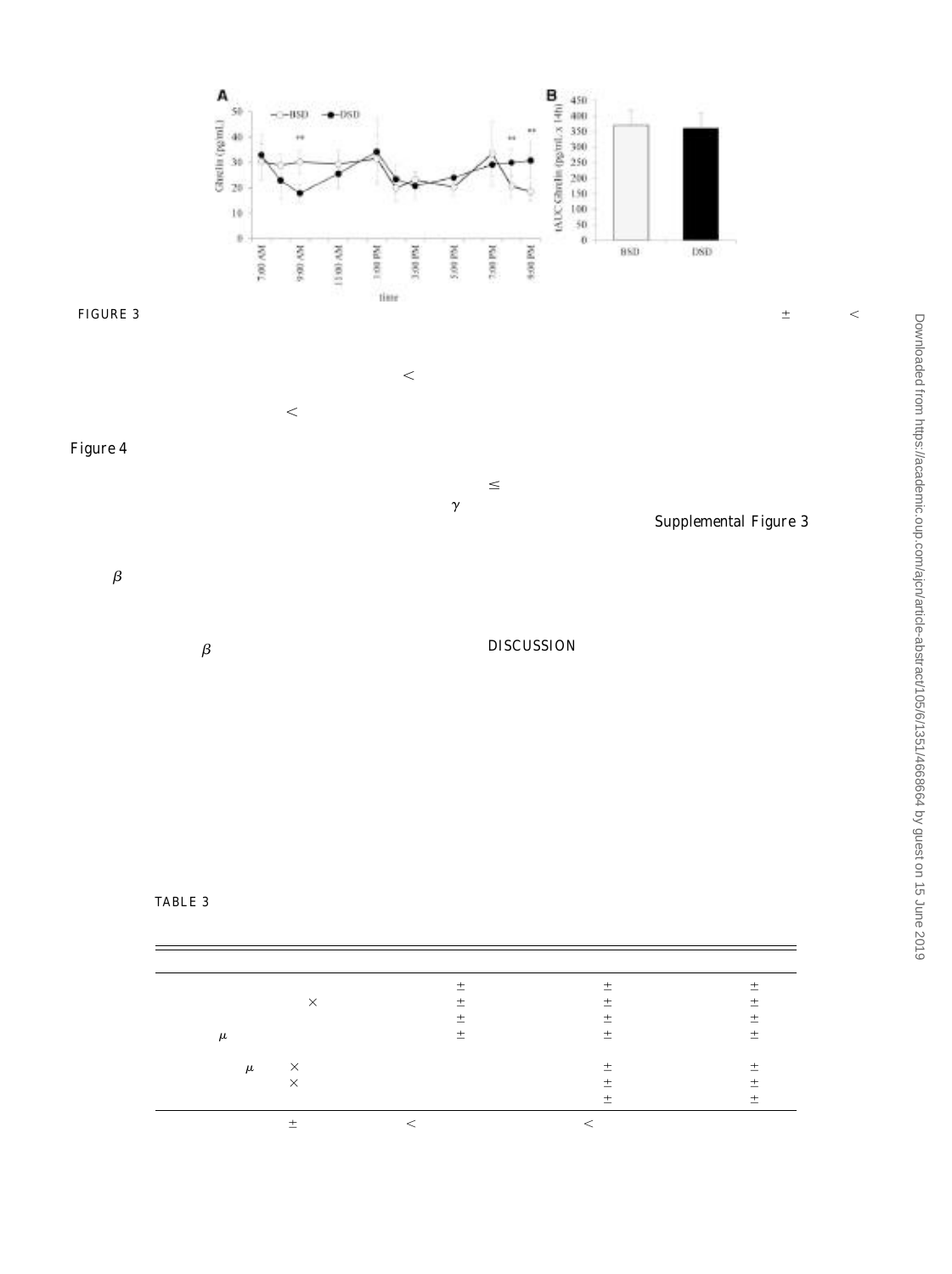

FIGURE 4 Cytokine responses in the fasted and postprandial state. (A) **it\_**61(6; upper panels) and IFN-(n = 10; lower panels) cytokine release<br>Im human blood cells after stimulation with 10 phytohemagglutinin/ml\_for 16 b\_B from human blood cells after stimulation with 10g phytohemagglutinin/mL for 16 h. Blood was sampled in the fasted state (preprandial) and at indicated<br>time points after lunch (postprandial). The cytokine response for each time points after lunch (postprandial). The cytokine response for each time point is shown as a percentage compared with the fasted state and dwas measu after a normal breakfast on DSD (left panels) or BSD (middle panels). The comparison between the kinetics of the cytokine response after BSD and a norma breakfast is shown in the right-hand panels. Values for the dot plots are mealisms; the box-and-whisker plots show medians with upper and lowers quartiles, with the maximum and minimum values represented by the whiskers. ( $\frac{1}{2}$ ) dytokine release from human blood cells after stimulation with 1 ng LPS/mL for 16 h followed by stimulation with 5 mol nigericin/L for 1.5 h (NLRP3 inßammasome activation). Blood was sampled in the fasted state (preprandial) and at indicated time points after lunch (postprandial). The cytokine response for each time point is shown as a percentage dortheared with fasted state and was measured after a normal breakfast on DSDO; left panels) or BSDn = 12; middle panels). The comparison between the kinetics of the cytokine response after BSD and a normal breakfast is shown in the right-hand panels. Values for the dot plots are **Shelters** and evhisker plots show the medians with upper and lower quartiles, with the maximum and minimum value represented by the whiskers. Statistical testing for soliffer between indicated groups was performed by using ANOVA with TukeyÕs post hoc testing0.05, \*\*P < 0.01, \*\*\*\* P < 0.0001. BSD, breakfast skipping day; DSD, dinner skipping day; hIFN, human IFN<sub>7</sub>; hIL-6, human IL-6; hIL-13, human IL-13; NLRP3, NOD-like receptor protein 3; PHA, phytohemagglutinin.

negative energy balance, and Kobayashi et al. (8) investigated athe present study, the timing of meal skipping was important small number of participants who had higher 24-h glycemiaor inducing a change in macronutrient partitioning, because with breakfast skipping; in the study by Verboeket-van dethe increase in 24-h fat oxidation and the corresponding Venne and Westerterp (4), RQ and energy expenditure we**ræ**gative fat balance was signiÞcant only for breakfast skipping calculated over 3-h intervals only. However, in both of the lattebut not for dinner skipping.

studies breakfast skipping was found to increase fat oxidation Both breakfast and dinner skipping led to a longer duration of during the prolonged fasting period until the Þrst meal at 1200the overnight fasting period. Prolonged fasting can be considered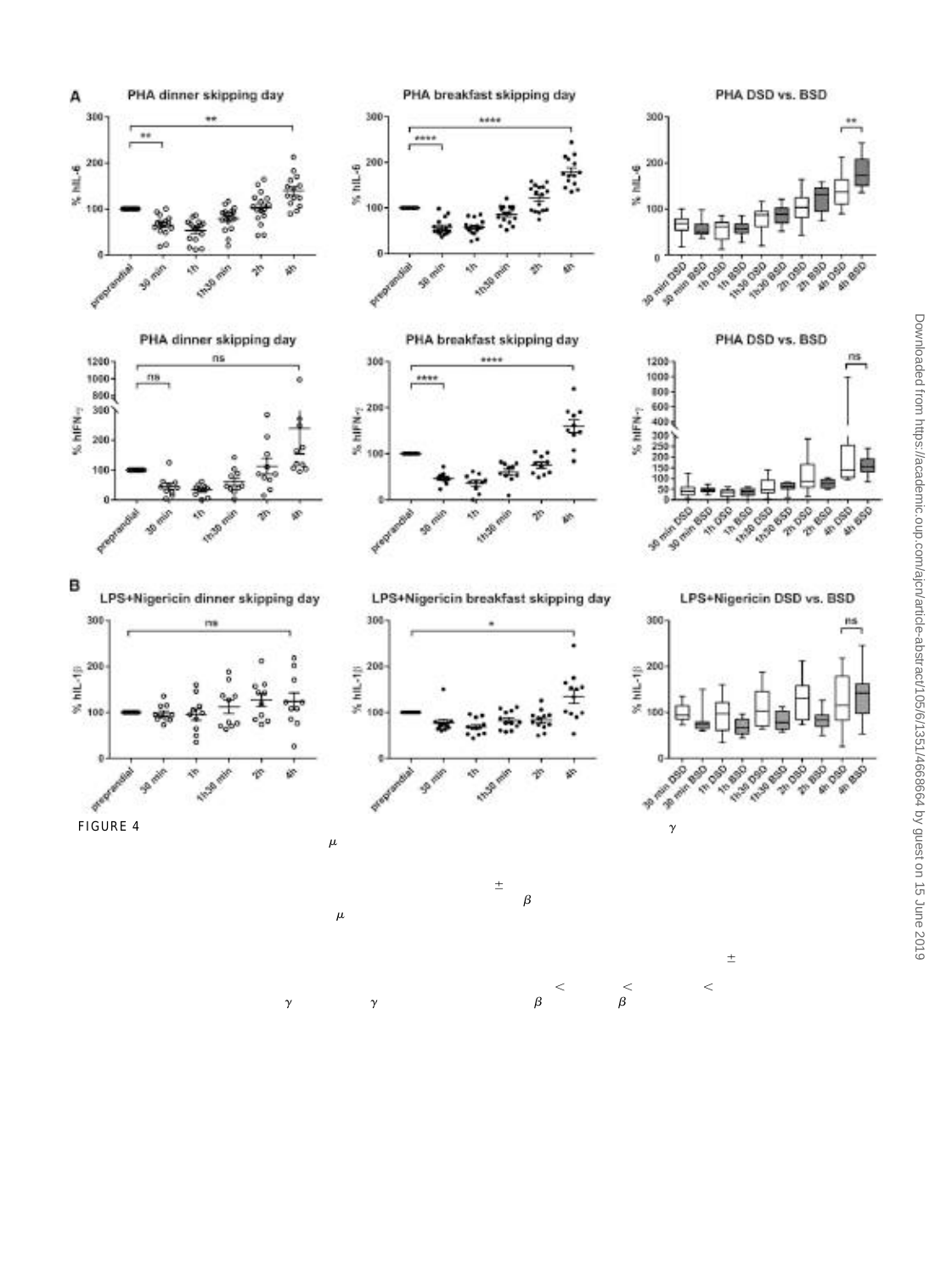to be a state of stress that leads to increased adrenergic activityfat oxidation (data not shown). An additional limitation of the and thus to higher lipolysis and increased energy expenditupresent study is the fact that only responses to the Þrst day of (28). In line with this Þnding, concentrations of FFAs (Table 2) breakfast skipping or dinner skipping were measured and thereand 24-h energy expenditure were higher on both skipping dayfore the metabolic consequences of habitual breakfast or dinner Twenty-four-hour excretions of adrenaline and norepinephrine kipping remain unclear.

were, however, similar between both intervention days and the 3- In patients with type 2 diabetes, habitual breakfast skipping meal control day. Nevertheless, we found that norepinephrineas associated with a later chronotype (a preference for later bed excretion inversely correlated with npRQ and positively with 24-hand wake times) that contributed to poorer glycemic control (33). energy expenditure when data from all intervention days werA disrupted circadian clock provides a mechanistic explanation combined. The individual propensity of meal skipping to increastor the relation between a disturbed diurnal eating pattern and norepinephrine concentrations could therefore explain the inalterations in glucose metabolism (34). Glucose metabolism is terindividual variance in fat oxidation and energy expenditurehighly circadian (35) and depends largely on the timing and

In addition to the duration of fasting, the timing of energy composition of nutrient ingestion. Because the body uses nutrient intake could also impact autonomic function and thus affecinput to set circadian rhythms (36), it is possible that both timing diurnal changes in substrate partitioning and energy expenditurend nutrient composition of the diet might be important for the In line with this assumption, later timing of breakfast and dinneprevention of metabolic disturbances.

has been found to cause a phase delay in the diurnal 24-h rhythmln line with impaired metabolic function with breakfast of cardiac autonomic nervous system activity assessed by HRNkipping, randomized controlled trials support higher glucose (29). Although autonomic regulation assessed by heart ratariability in lean subjects and impaired insulin sensitivity in monitoring differed between breakfast and dinner skippinǥbese participants who skip breakfast when compared with those (Table 2) a higher SDRR with breakfast skipping argueswho eat breakfast but found no effect on body weight or fat mass against a higher sympathetic tone and rather suggests improveder a 6-wk period (31, 37). In support of impaired glucose autonomic regulation with breakfast skipping. homeostasis with breakfast skipping, HOMApp and glucoses

Lower 24-h insulin secretion due to a prolonged fasting perio**d**oncentrations after lunch were higher with breakfast skipping with meal skipping could contribute to increased lipolysis-than with dinner skipping (Table 3). Compared with dinner induced fat oxidation. However, although concentrations oskipping, higher postprandial fat oxidation at lunchtime after FFAs and 24-h energy expenditure were higher with both of thbreakfast skipping occurred despite increased insulin concer $\mathbb F$ meal skipping days than with the 3-meal control day, 24-h insulinrations and suggests metabolic inßexibility after prolonged secretion did not differ between any of the intervention daysasting. The mitochondrial capacity to switch freely between (Table 3). Of note, insulin excursions rather than cumulative 24-bxidative fuels in the transition from fasting to feeding is insulin secretion are more important for the regulation of nutrientherefore lost (38). In a healthy, metabolically ßexible state, the partitioning. Although a high frequency of 6, compared with 3,consumption of a high-carbohydrate meal results in an increase  $\mathfrak h$ meals was associated with lower 24-h insulin AUC, at the samblood insulin concentrations and respiratory quotient, indicative time it caused a marked suppression in 24-h FFA concentrations a robust shift from fatty acid to glucose oxidation. Increased between meals. This was due to the fact that frequent eatingt oxidation, despite higher postprandial insulin concentrations prevents a decrease in insulin, which facilitates lipolysis (7). Invith breakfast skipping, suggests the development of metabolig addition, a low meal frequency resulted in elevated energy exnßexibility in response to prolonged fasting that may increase penditure during the postprandial hours, indicating a greatenetabolic risk over time. contribution of DIT to 24-h energy expenditure (4). We also found that a longer fasting period with breakfast Downloaded from https://academic.oup.com/ajcn/article-abstract/105/6/1351/4668664 by guest on 15 June 2019

A limitation to our study protocol is that we cannot examineskipping increased inßammasome activity and inßammatory the effects of meal skipping on voluntary energy intake. Althoughesponses of peripheral leukocytes after lunch at later time points ghrelin concentrations were higher in the morning with breakfastFigure 4). Our data thereby showed reduced inßammatory a $\bar{\mathrm{c}}$ skipping and in the evening with dinner skipping, we found ndivity at earlier times after food intake and higher responses at differences in the AUC of 24-h ghrelin concentrations betweelater time points. Higher postprandial NLRP3-dependent *[*L-1<br>meal skinning davs and the 3-meal control day (see Resultsecretion has also been reported recently b meal skipping days and the 3-meal control day (see Results)ecretion has also been reported recently by others (24). Because However, a compensation of a higher energy expenditure and fattronic low-grade inßammation is known to impair insulin oxidation by a higher spontaneous energy or fat intake under adensitivity, enhanced postprandial inßammation could contribute libitum conditions cannot be ruled out. Interestingly, a higheto metabolic impairment with breakfast skipping. It is known meal frequency of 14 or 6 meals compared with 3 meals led tthat peripheral monocytes are activated after food intake and increased ghrelin concentrations (6) and ratings of hunger ansecrete more inßammatory cytokines than with fasting condi-Òdesire to eatÓ (6, 7). On the other hand, extending morningns (for review see reference 39), which might be even more fasting until lunch caused incomplete energy compensation withronounced in diabetic patients (40). The underlying stimuli for an ad libitum lunch (30, 31). Increased hunger and decreas**eto**is activation, however, remain largely elusive. The generation satiety in response to breakfast skipping were found primarily in freactive oxygen species by leukocytes (41) and higher gut habitual breakfast eaters (32). This may suggest that the effect onficrobiotaÐderived LPS in the serum after feeding (42) have meal skipping on appetite regulatory systems is enhanced breen discussed as possible mechanisms. Most available experihabitual breakfast eaters. In the present study, no differencerental data, however, support that FFAs from macronutrient were observed between regular breakfast eaters and occasiomatake might be responsible for postprandial inßammation. breakfast skippers on meal skippingÐinduced changes in ghre*l*hithough some concepts are emerging, SFAs can activate Tollconcentrations, glucose regulation, and 24-h energy expenditulite receptor (TLR) 4 (43) and FFAs synergize with high glucose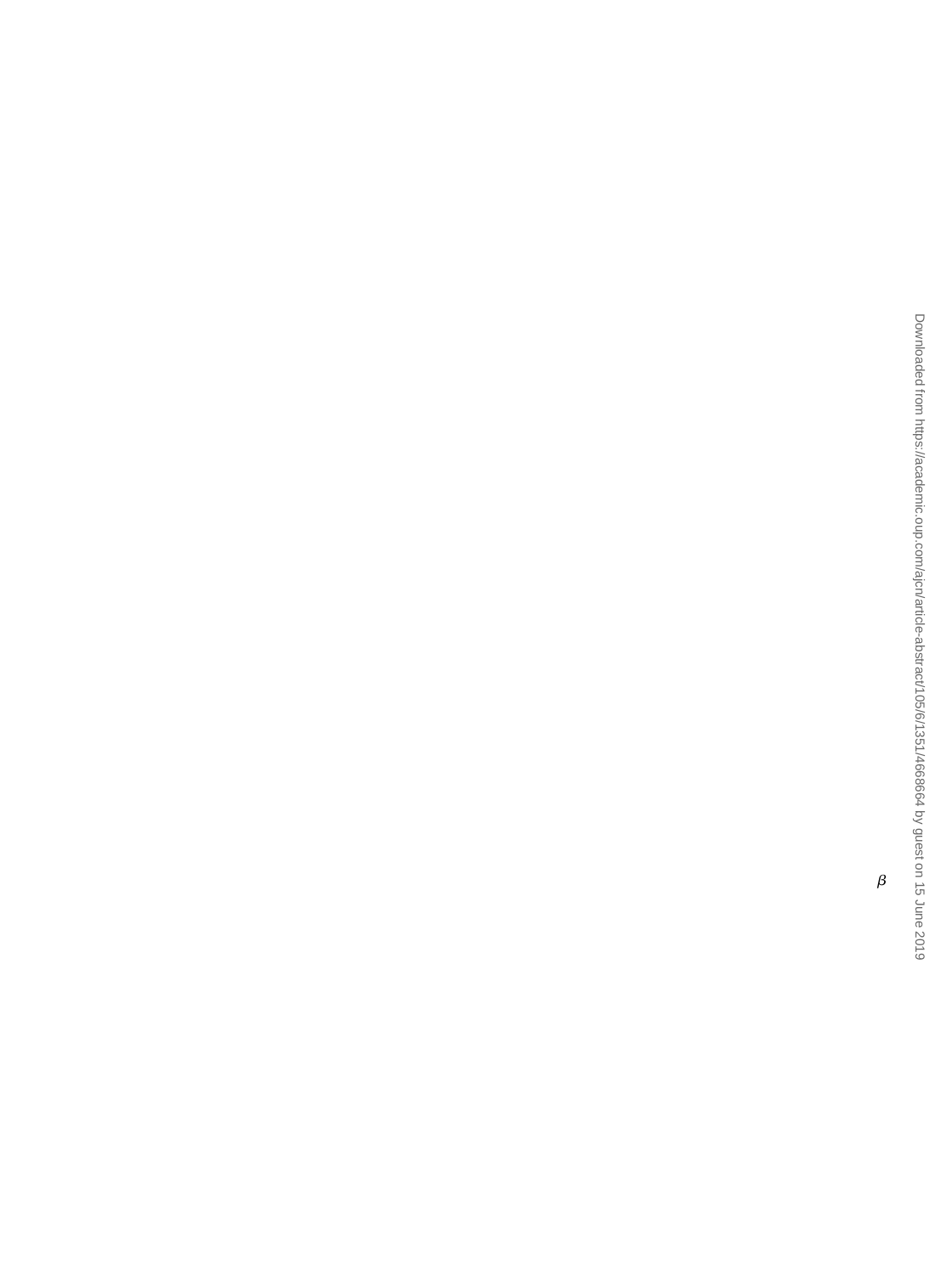concentrations to amplify reactive oxygen species generation 5. Jequier E, Felber JP. Indirect calorimetry. Baillieres Clin Endocrinol and inßammatory responses mediated by TLR2/6 and myeloid Metab 1987;1:911Ð35. differentiation factor 2 (MD2)/TLR4 in vitro (44). Moreover, G proteinÐcoupled FFA receptors, such as GPR43, can induce inßammatory responses in leukocytes (45). Increased lipolysis and FFA concentrations with extended fasting with breakfast skipping may therefore be causal for the observed effects.

Altogether, the present results support the association between, Neir JB. New methods for calculating metabolic rate with special breakfast skipping and disturbed glucose homeostasis, which is not explained by a positive energy balance. On the contrary, both8. Matthews JN, Altman DG, Campbell MJ, Royston P. Analysis of serial breakfast skipping and dinner skipping increased total energy measurements in medical research. BMJ 1990;300:230Ð5. expenditure. In conclusion, a causal role of breakfast skipping for the development of obesity is not supported by the present data.

The authorsÕ responsibilities were as followsÑAB-W: designed the research study; AN, NM, FH, J Kahlifer, J Keller, and AB-W: performed the research; RR: provided technical support for the metabolic chamber; AN, FH, and NM: analyzed the data; AN, A-BW, NM, TAK, and RR: wrote the manuscript; AN and AB-W: had primary responsibility for the Þnal content; 21. Matthews DR, Hosker JP, Rudenski AS, Naylor BA, Treacher DF, and all authors: read and approved the Þnal manuscript. None of the authors reported a conßict of interest related to the study.

#### REFERENCES

- 1. Qin L-Q, Li J, Wang Y, Wang J, Xu J-Y, Kaneko T. The effects of nocturnal life on endocrine circadian patterns in healthy adults. Life  $_{23}$ Sci 2003;73:2467Ð75.
- 2. Farshchi HR, Taylor MA, Macdonald IA. Deleterious effects of omitting breakfast on insulin sensitivity and fasting lipid proÞles in healthy lean women. Am J Clin Nutr 2005;81:388Ð96.
- 3. Casazza K, Brown A, Astrup A, Bertz F, Baum C, Brown MB, Dawson J, Durant N, Dutton G, Fields DA, et al. Weighing the evidence of common beliefs in obesity research. Crit Rev Food Sci Nutr 2015;55:2014Ð53.
- 4. Verboeket-van de Venne WP, Westerterp KR. Inßuence of the feeding  $25$ . frequency on nutrient utilization in man: consequences for energy metabolism. Eur J Clin Nutr 1991;45:161Ð9.
- morning fast affect short-term energy balance in obese patients in a chamber calorimeter. Int J Obes Relat Metab Disord 2001;25:519Ð28.
- proÞles and substrate partitioning in lean healthy males. PLoS One 2012;7:e38632.
- 7. Ohkawara K, Cornier MA, Kohrt WM, Melanson EL. Effects of increased meal frequency on fat oxidation and perceived hunger. Obesit $38$ . Jensen MD, Haymond MW, Gerich JE, Cryer PE, Miles JM. Lipolysis (Silver Spring) 2013;21:336Ð343.
- 8. Kobayashi F, Ogata H, Omi N, Nagasaka S, Yamaguchi S, Hibi M, Tokuyama K. Effect of breakfast skipping on diurnal variation of energy 29. metabolism and blood glucose. Obes Res Clin Pract 2014;8:e201Ð98.
- 9. Romon M, Edme J, Boulenguez C, Lescroart J-L, Frimat P. Circadian of diet-induced thermogenesis. Am J Clin Nutr 1993;57:476Ð80.
- The human circadian system has a dominating role in causing the morning/evening difference in diet-induced thermogenesis. Obesity (Silver Spring) 2015;23:2053Ð8.
- 11. Bo S, Fadda M, Castiglione A, Ciccone G, De Francesco A, Fedele D, 31. Guggino A, Parasiliti Caprino M, Ferrara S, Vezio Boggio M, et al. Is the timing of caloric intake associated with variation in diet-induced thermogenesis and in the metabolic pattern? A randomized cross-over study. Int J Obes (Lond) 2015;39(12):1689Ð95.
- 12. Hill JO, Peters JC, Reed GW, Schlundt DG, Sharp T, Greene HL. Nutrient balance in humans: effects of diet composition. Am J Clin Nutr 1991;54:10Ð7.
- 13. Brown D, Cole TJ, Dauncey MJ, Marrs RW, Murgatroyd PR. Analysis of gaseous exchange in open-circuit indirect calorimetry. Med Biol Eng Comput 1984;22:333Ð8.
- 14. Melanson EL, Ingebrigtsen JP, Bergouignan A, Ohkawara K, Kohrt WM, Lighton JRB. A new approach for ßow-through respirometry measurements in humans. Am J Physiol Regul Integr Comp 35. Kalsbeek A, la Fleur S, Fliers E. Circadian control of glucose metab-Physiol 2010;298:R1571Ð9.

16. Mueller MJ, Westen<del>lfe</del>r J, Leser Chr, Weimann A, Przyrembel H. Eiwei§- aminosure- und stickstoffstoffwchsel. [Protein, aminoacids, and nitrogen metabolish 2nd.ed. In: Mueller MJ, editor. Ernahrungsmedizinische praxis; diagnostik, apention, behandlung. [Nutrition medical practice;diagnostics, prevention, treatment). Heidelberg (Germany): Springer Medizin Verlag; 2007. p. 126Ð35 ( in German).

reference to protein metabolism. J Physiol 1949;109:1Ð9.

19. Marling CR, Shubrook JH, Vernier SJ, Wiley MT, Schwartz FL. Characterizing blood glucose variability using new metrics with continuous glucose monitoring data. J Diabetes Sci Technol 2011;5:871 D& Hill NR, Oliver NS, Choudhary P, Levy JC, Hindmarsh P, Matthews DR. Normal reference range for mean tissue glucose and glycemic variability derived from continuous glucose monitoring for  $\frac{1}{2}$ subjects without diabetes in different ethnic groups. Diabetes Technold

- Ther 2011;13:921Ð8. Turner RC. Homeostasis model assessment: insulin resistance and beta-cell function from fasting plasma glucose and insulin concentra $\exists$ tions in man. Diabetologia 1985;28:412Ð9.
- 22. Brynes AE, Mark Edwards C, Ghatei MA, Dornhorst A, Morgan LM, A Bloom SR, Frost GS. A randomised four-intervention crossover study investigating the effect of carbohydrates on daytime proÞles of insulin. glucose, non-esteriÞed fatty acids and triacylglycerols in middle-aged men. Br J Nutr 2003;89:207Ð18. Downloaded from https://academic.oup.com/ajcn/article-abstract/105/6/1351/4668664 by guest on 15 June 2019
- Duffy D, Rouilly V, Libri V, Hasan M, Beitz B, David M, Urrutia A, Bisiaux A, Labrie ST, Dubois A, et al. Functional analysis via standard- $\frac{8}{9}$ ized whole-blood stimulation systems deÞnes the boundaries of a healthy immune response to complex stimuli. Immunity 2014;40:436Ð50.

24. Traba J, Kwarteng-Siaw M, Okoli TC, Li J, Huffstutler RD, Bray A, Waclawiw MA, Han K, Pelletier M, Sauve AA, et al. Fasting and refeeding differentially regulate NLRP3 inßammasome activation in  $\frac{\Omega}{\Phi}$ human subjects. J Clin Invest 2015;125:4592Ð600.

van Oostrom AJ, Rabelink TJ, Verseyden C, Sijmonsma TP, Plokker HW De Jaegere PP, Cabezas MC. Activation of leukocytes by postprandial lipemia in healthy volunteers. Atherosclerosis 2004;177:175Ð82.

5. Taylor MA, Garrow JS. Compared with nibbling, neither gorging nor a 26. van Oostrom AJ, Sijmonsma TP, Rabelink TJ, Van Asbeck BS, Castro Cabezas M. Postprandial leukocyte increase in healthy subjects. Mexamental tabolism 2003;52:199Ð202.

6. Munsters MJM, Saris WHM. Effects of meal frequency on metabolic <sup>27</sup>. van Oostrom AJ, Sijmonsma TP, Verseyden C, Jansen EH, de Koning EJ, Rabelink TJ, Castro Cabezas M. Postprandial recruitment of neutrophils may contribute to endothelial dysfunction. J Lipid Res 2003;44:576Ð83.

during fasting: decreased suppression by insulin and increased stim $\mathbb {F}$ lation by epinephrine. J Clin Invest 1987;79:207Ð13.

Yoshizaki T, Tada Y, Hida A, Sunami A, Yokoyama Y, Togo F,  $\frac{1}{60}$ Kawano Y. Inßuence of dietary behavior on the circadian rhythm of the $\vec{a}$ autonomic nervous system as assessed by heart rate variability. Physiol Behav 2013;118:122Ð8.

10. Morris CJ, Garcia JI, Myers S, Yang JN, Trienekens N, Scheer FAJL 30. Chowdhury EA, Richardson JD, Tsintzas K, Thompson D, Betts JA. Carbohydrate-rich breakfast attenuates glycaemic, insulinaemic and ghrelin response to ad libitum lunch relative to morning fasting in lean  $\bowtie$ adults. Br J Nutr 2015;114:98Ð107.

31. Chowdhury EA, Richardson JD, Holman GD, Tsintzas K, Thompson D, Betts JA. The causal role of breakfast in energy balance and health: a randomized controlled trial in obese adults. Am J Clin Nutr 2016;103:747Ð56.

32. Thomas EA, Higgins J, Bessesen DH, McNair B, Cornier MA. Usual breakfast eating habits affect response to breakfast skipping in overweight women. Obesity (Silver Spring) 2015;23:750Ð9.

33. Reutrakul S, Hood MM, Crowley SJ, Morgan MK, Teodori M, Knutson KL. The relationship between breakfast skipping, chronotype, and glycemic control in type 2 diabetes. Chronobiol Int 2014;31:64Ð71. 34. Versteeg RI, Serlie MJ, Kalsbeek A, la Fleur SE. Serotonin, a possible intermediate between disturbed circadian rhythms and metabolic dis-

olism. Mol Metab 2014;3:372Ð83.

ease. Neuroscience 2015;301:155Ð67.